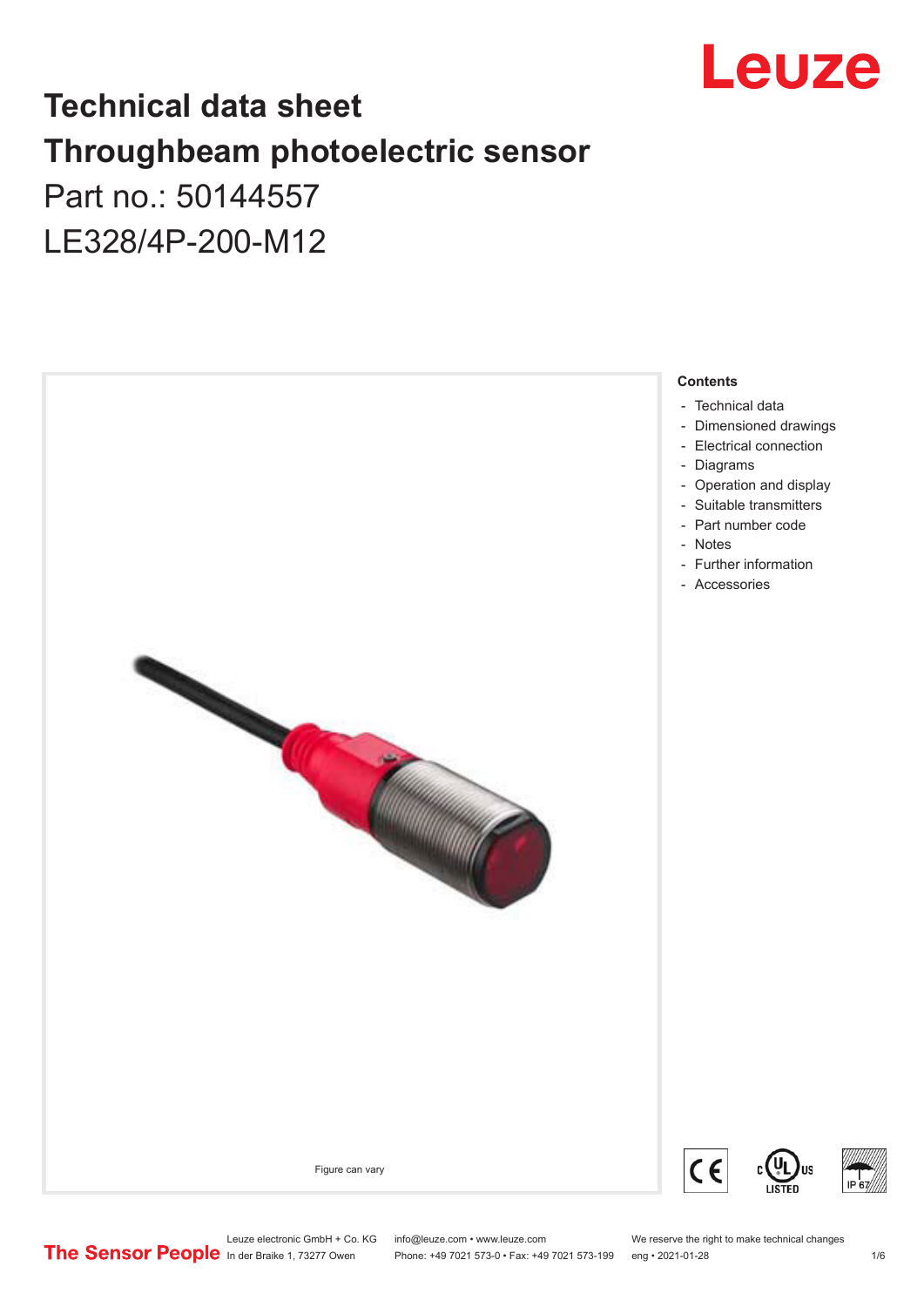## <span id="page-1-0"></span>**Technical data**

# Leuze

#### **Basic data**

**Series** 328 **Operating principle** Throughbeam principle **Device type** Receiver

**Optical data Operating range** 0 ... 10 m

**Operating range** Guaranteed operating range **Operating range limit** Typical operating range **Operating range limit** 0 ... 15 m

#### **Electrical data**

**Protective circuit** Polarity reversal protection

Short circuit protected

| Performance data              |                                     |
|-------------------------------|-------------------------------------|
| Supply voltage U <sub>n</sub> | 10  30 V, DC, Incl. residual ripple |
| <b>Residual ripple</b>        | 0  15 %, From $U_{\rm B}$           |
| <b>Open-circuit current</b>   | $015$ mA                            |
|                               |                                     |

#### **Outputs**

**Number of digital switching outputs** 2 Piece(s)

|                   | <b>Switching outputs</b>   |                               |
|-------------------|----------------------------|-------------------------------|
|                   | <b>Voltage type</b>        | DC.                           |
|                   | Switching current, max.    | 100 mA                        |
| Switching voltage |                            | high: $\geq (U_{\rm B} - 2V)$ |
|                   |                            | $1$ nw: $\leq$ 2V             |
|                   |                            |                               |
|                   | <b>Switching output 1</b>  |                               |
|                   | <b>Assignment</b>          | Connection 1, pin 4           |
|                   | <b>Switching element</b>   | Transistor, PNP               |
|                   | <b>Switching principle</b> | Light switching               |
|                   |                            |                               |
|                   | <b>Switching output 2</b>  |                               |
|                   | Assignment                 | Connection 1, pin 2           |
|                   | <b>Switching element</b>   | Transistor, PNP               |
|                   | <b>Switching principle</b> | Dark switching                |
|                   |                            |                               |

#### **Timing**

| <b>Switching frequency</b> | 500 Hz         |
|----------------------------|----------------|
| Response time              | $1 \text{ ms}$ |
| Readiness delay            | 300 ms         |

#### **Connection**

| <b>Connection 1</b>       |                       |  |
|---------------------------|-----------------------|--|
| <b>Function</b>           | Signal OUT            |  |
|                           | Voltage supply        |  |
| <b>Type of connection</b> | Cable with connector  |  |
| Cable length              | $200$ mm              |  |
| <b>Sheathing material</b> | <b>PUR</b>            |  |
| Cable color               | <b>Black</b>          |  |
| Number of conductors      | 4-wire                |  |
| Wire cross section        | $0.2$ mm <sup>2</sup> |  |
| <b>Thread size</b>        | M <sub>12</sub>       |  |
| <b>Type</b>               | Male                  |  |
| <b>Material</b>           | Plastic               |  |
| No. of pins               | 4-pin                 |  |
| <b>Encoding</b>           | A-coded               |  |

#### **Mechanical data**

| <b>Thread size</b>             | $M18 \times 1$ mm |
|--------------------------------|-------------------|
| Dimension (Ø x L)              | 18 mm x 46 mm     |
| <b>Housing material</b>        | <b>Plastic</b>    |
|                                | Stainless steel   |
| <b>Stainless steel housing</b> | V2A               |
| <b>Plastic housing</b>         | <b>ABS</b>        |
| Lens cover material            | <b>Plastic</b>    |
| Net weight                     | 20 <sub>g</sub>   |
| <b>Housing color</b>           | <b>Black</b>      |
|                                | Silver            |
|                                |                   |
| <b>Operation and display</b>   |                   |
| Type of display                | LED               |
| <b>Number of LEDs</b>          | 1 Piece(s)        |
|                                |                   |
| <b>Environmental data</b>      |                   |
| Ambient temperature, operation | $-4060 °C$        |
| Ambient temperature, storage   | $-40$ 70 °C       |
|                                |                   |
| <b>Certifications</b>          |                   |
| Degree of protection           | IP 67             |
| <b>Protection class</b>        | III               |
| <b>Certifications</b>          | c UL US           |
| <b>Standards applied</b>       | IEC 60947-5-2     |
|                                |                   |
| <b>Classification</b>          |                   |
| <b>Customs tariff number</b>   | 85365019          |
| eCl@ss 5.1.4                   | 27270901          |
| eCl@ss 8.0                     | 27270901          |
| eCl@ss 9.0                     | 27270901          |
| eCl@ss 10.0                    | 27270901          |
| eCl@ss 11.0                    | 27270901          |
| <b>ETIM 5.0</b>                | EC002716          |
| <b>ETIM 6.0</b>                | EC002716          |
| <b>ETIM 7.0</b>                | EC002716          |
|                                |                   |

Leuze electronic GmbH + Co. KG info@leuze.com • www.leuze.com We reserve the right to make technical changes<br>
The Sensor People in der Braike 1, 73277 Owen Phone: +49 7021 573-0 • Fax: +49 7021 573-199 eng • 2021-01-28 Phone: +49 7021 573-0 • Fax: +49 7021 573-199 eng • 2021-01-28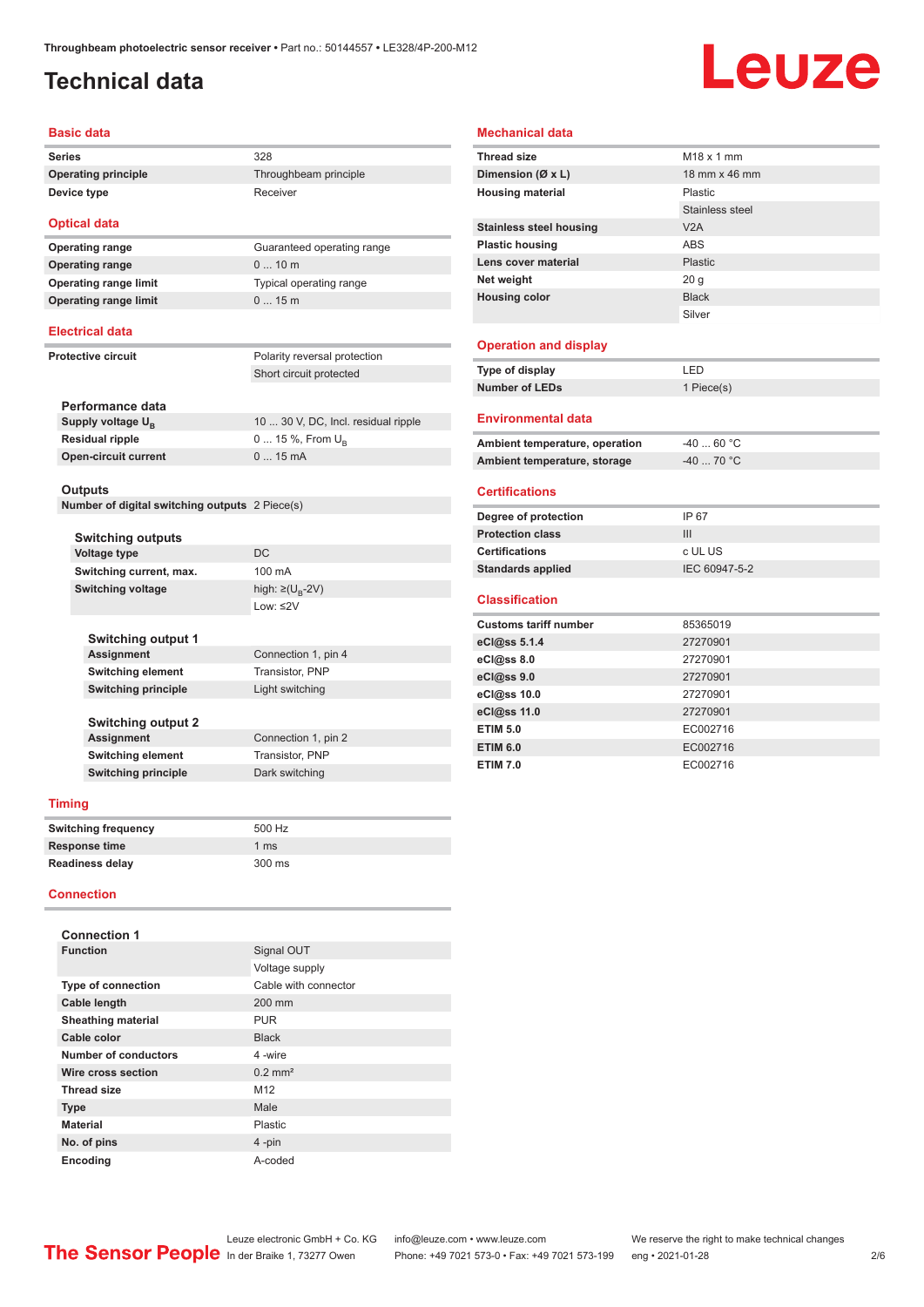## <span id="page-2-0"></span>**Dimensioned drawings**



All dimensions in millimeters



- A Vertical position of the optical axis
- B Optical axis (transmitter)
- C Optical axis (receiver)
- D Indicator diode

#### **Electrical connection**

**Connection 1**

| <b>Function</b>             | Signal OUT            |
|-----------------------------|-----------------------|
|                             | Voltage supply        |
| Type of connection          | Cable with connector  |
| Cable length                | 200 mm                |
| <b>Sheathing material</b>   | <b>PUR</b>            |
| Cable color                 | <b>Black</b>          |
| <b>Number of conductors</b> | 4 -wire               |
| Wire cross section          | $0.2$ mm <sup>2</sup> |
| <b>Thread size</b>          | M <sub>12</sub>       |
| <b>Type</b>                 | Male                  |
| <b>Material</b>             | Plastic               |
| No. of pins                 | 4-pin                 |
| Encoding                    | A-coded               |

#### **Pin Pin assignment**

|         | V+               |  |  |
|---------|------------------|--|--|
| 2       | OUT <sub>2</sub> |  |  |
| ໍາ<br>w | GND              |  |  |
| л       | OUT <sub>1</sub> |  |  |

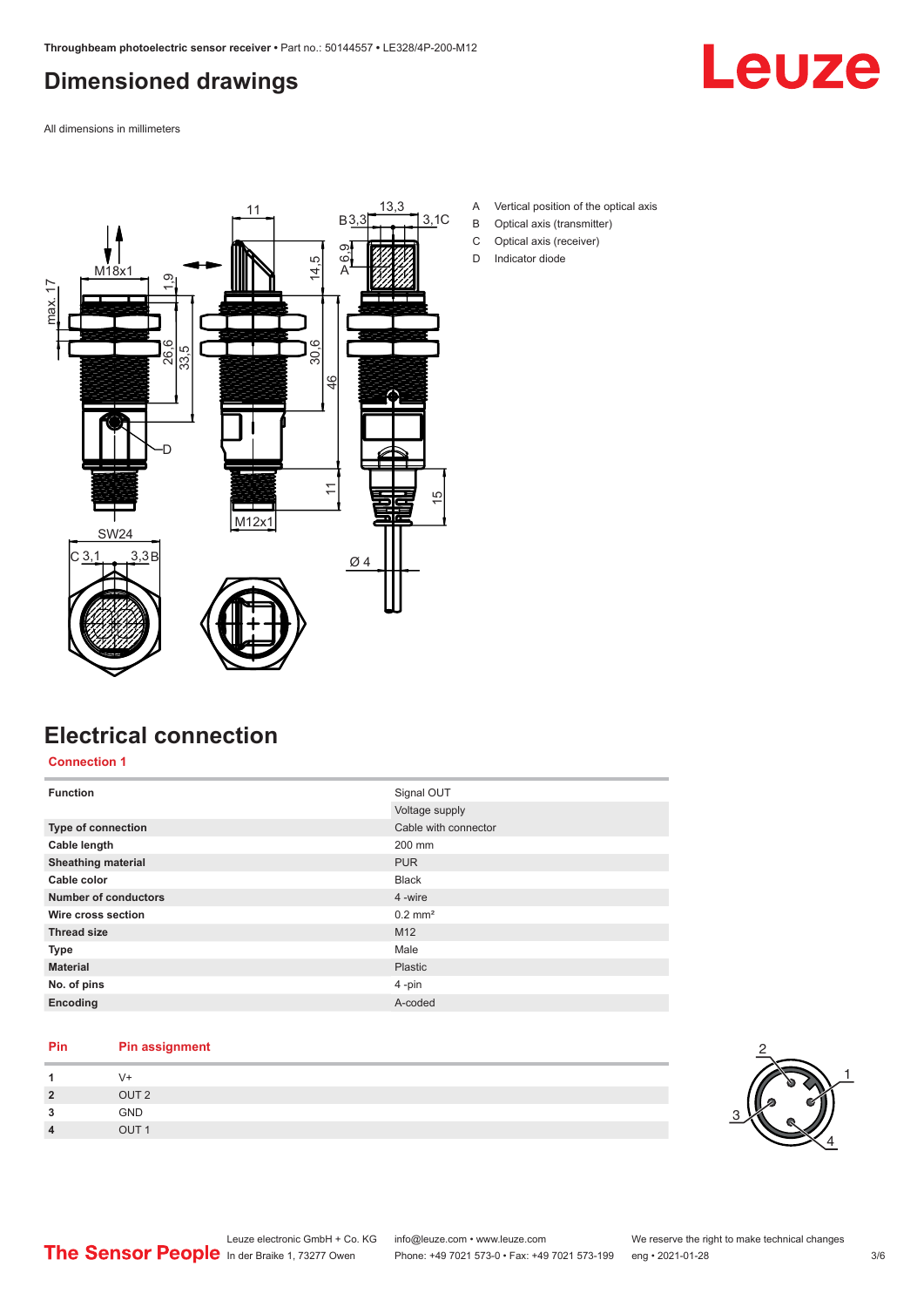#### <span id="page-3-0"></span>**Diagrams**

## Leuze

Typ. response behavior



## **Operation and display**

| <b>LED</b> | <b>Display</b>           | <b>Meaning</b>        |
|------------|--------------------------|-----------------------|
|            | Green, continuous light  | Operational readiness |
|            | Yellow, continuous light | Light path free       |
|            | Yellow, flashing         | No function reserve   |

#### **Suitable transmitters**

| Part no. | <b>Designation</b> | <b>Article</b>                                     | <b>Description</b>                                                                                                                                                                                                                       |
|----------|--------------------|----------------------------------------------------|------------------------------------------------------------------------------------------------------------------------------------------------------------------------------------------------------------------------------------------|
| 50144556 | LS328I/9D-200-M12  | Throughbeam<br>photoelectric sensor<br>transmitter | Special version: Deactivation input<br>Operating range limit: 0  23 m<br>Light source: LED, Infrared<br>Supply voltage: DC<br>Deactivation inputs: 2 Piece(s)<br>Connection: Cable with connector, 200 mm, M12, Plastic, 4 -wire, 4 -pin |

## **Part number code**

Part designation: **XXX328BY-AAAF.BB/CC-DDD**

| <b>XXX328</b> | Operating principle<br>PRK: retro-reflective photoelectric sensor with polarization filter<br>ET: energetic diffuse reflection sensor<br>FT: diffuse reflection sensor with fading<br>LE: throughbeam photoelectric sensor receiver<br>LS: throughbeam photoelectric sensor transmitter |
|---------------|-----------------------------------------------------------------------------------------------------------------------------------------------------------------------------------------------------------------------------------------------------------------------------------------|
| Y             | Light type<br>n/a: red light<br>I: infrared light                                                                                                                                                                                                                                       |
| AAAF          | Preset range (optional)<br>n/a: operating range acc. to data sheet<br>xxxF: preset range [mm]                                                                                                                                                                                           |
| <b>BB</b>     | Equipment<br>n/a: axial optics<br>W: 90° angular optics<br>3: teach-in via button                                                                                                                                                                                                       |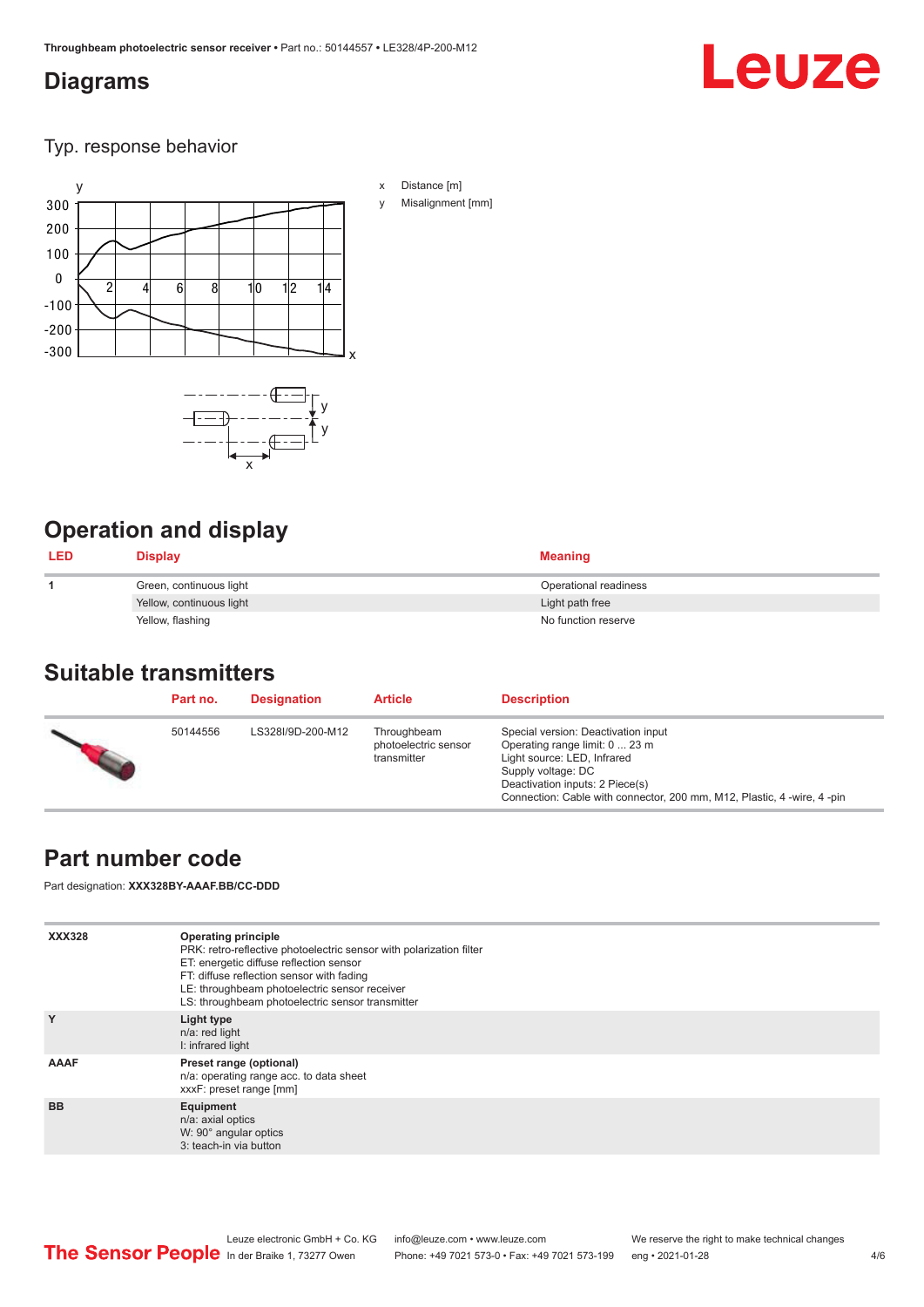#### <span id="page-4-0"></span>**Part number code**



#### **Notes**

| $\%$ This product is not a safety sensor and is not intended as personnel protection.<br>₹ The product may only be put into operation by competent persons.<br>♦ Only use the product in accordance with its intended use. |
|----------------------------------------------------------------------------------------------------------------------------------------------------------------------------------------------------------------------------|

#### **For UL applications:**

ª For UL applications, use is only permitted in Class 2 circuits in accordance with the NEC (National Electric Code).

ª These proximity switches shall be used with UL Listed Cable assemblies rated 30V, 0.5A min, in the field installation, or equivalent (categories: CYJV/ CYJV7 or PVVA/PVVA7)

#### **Further information**

• Sum of the output currents for both outputs, 50 mA for ambient temperatures > 40 °C

#### **Accessories**

#### Connection technology - Connection cables

|   | Part no. | <b>Designation</b>     | <b>Article</b>   | <b>Description</b>                                                                                                                                         |
|---|----------|------------------------|------------------|------------------------------------------------------------------------------------------------------------------------------------------------------------|
| P | 50130652 | KD U-M12-4A-V1-<br>050 | Connection cable | Connection 1: Connector, M12, Axial, Female, A-coded, 4-pin<br>Connection 2: Open end<br>Shielded: No<br>Cable length: 5,000 mm<br>Sheathing material: PVC |

Leuze